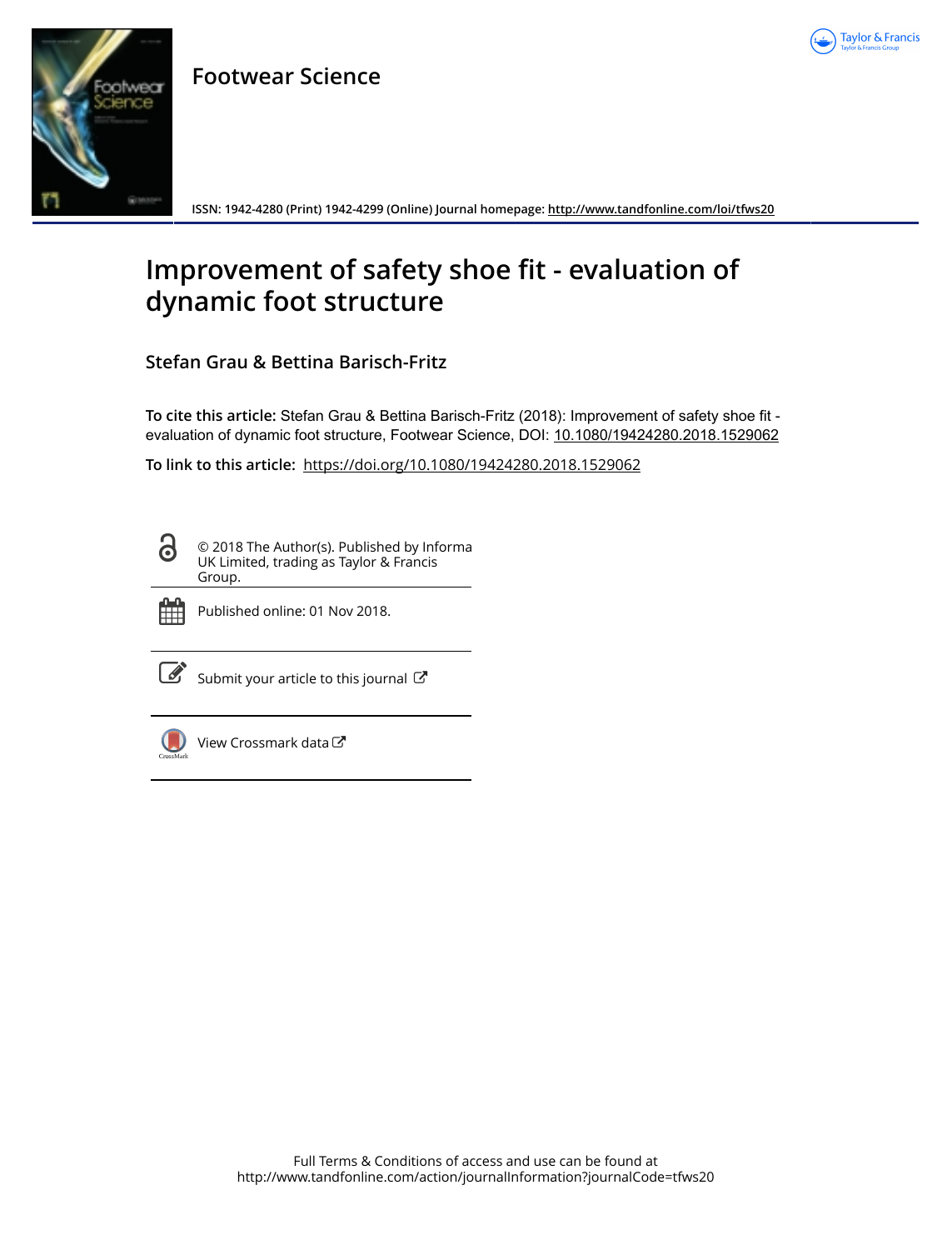

**a** OPEN ACCESS **D** Check for updates

## <span id="page-1-0"></span>Improvement of safety shoe fit - evaluation of dynamic foot structure

Stefan Grau<sup>a,b\*</sup> and Bettina Barisch-Fritz<sup>b,c</sup>

<sup>a</sup>Department of Food and Nutrition and Sport Science, University of Gothenburg, Göteborg, Sweden; <sup>b</sup>Department of Sports Medicine, University Clinic Tübingen, Tübingen, Germany; <sup>c</sup>Institute of Sports and Sports Science, Karlsruhe Institute of Technology, Karlsruhe, Germany

(Received 30 November 2017; accepted 27 August 2018)

Safety shoe development is based on static foot measures, which are transferred to last design. However, workplaces are not just static ('standing workplaces only'). The aim of the present study is to examine static and dynamic foot loading of workers to determine whether foot morphology changes between different loading situations. The results could be used to improve last and shoe design to improve the fit of safety shoes. 1024 workers at different industrial locations in Germany took part in the study. The DynaScan4D dynamic scanner system was used to measure static and dynamic foot morphology during different phases of ground contact. All scan variables were selected based on measures required in the last development process. Cohen's d (effect size) was calculated to identify individual differences between maximum values during the stance phase of walking and static values in standing. Stepwise multiple linear regression analysis was performed to identify possible influencing variables with regard to differences between static and dynamic values. Several foot measures showed relevant differences between dynamic and static loading. Interestingly, most length, width, height, and angular measures increased during dynamic loading (compared to static loading), whereas all circumference measures decreased. None of the tested variables (age, BMI, gender) predicted the differences between the two loading situations. Most dynamic changes are practical relevant changes between static and dynamic loading. Regarding the fit of safety shoes, it seems appropriate to adapt these changes to the last or shoe design.

Keywords: shoe fit; dynamic foot scanning; safety shoe; workplace; ergonomics

#### Introduction

Safety footwear plays an important role in preventing injuries at the workplace, such as compressions, impacts, punctures, as well as slipping. To fulfil this role, safety shoes must meet basic requirements including toe-protection and slip resistance, but also penetration resistance and isolation, depending on the area of application, which is defined by norms (EN ISO 20345:2011 and EN ISO 20347:2012). Almost all safety shoes are, therefore, equipped with hard toe caps, protective uppers, puncture-resistant and anti-slip outsoles, and encapsulating backs. These safety aspects alter shoe characteristics in terms of shoe mass and sole flexibility, which directly affect the workers' comfort and gait (Dobson, Riddiford-Harland, Bell, & Steele, [2017\)](#page-8-0). The workplace presents the unique situation of the legal requirement to wear safety shoes and the duration they must be worn (approximately 8 h hours per day for several days per week).

The above-described circumstances might be one reason why safety shoes are often associated with work-related pain and injuries at the lower back, the ankle, the hallux, and the metatarsal heads (Hofgärtner, [2007](#page-8-0)). This is supported by a survey by Marr and Quine [\(1993](#page-8-0)), in which 91% of the subjects wearing safety shoes suffered from foot problems. Furthermore, pain and injuries seem to be related to poor concentration ('danger of accidents') and productivity. Thus, well-fitting safety shoes are an important component of safety and health.

Another aspect linking safety shoes to pain and injuries might be the last design of safety footwear, which can have a general mismatch of foot anatomy and last design, as described by Dobson et al. ([2017\)](#page-8-0) comparing the foot shape of coal miners with the shape of their boots. These findings might manifest observations that there are still no well-fitting shoe lasts (Kouchi, [1998;](#page-8-0) Richter and Schaefer, [2009;](#page-8-0) Witana, Feng, & Goonetilleke, [2004](#page-8-0)). Furthermore, as last development and design are generally based on static foot measures and designers' manual craft experience, deficits in dynamic foot function (different standing situations and walking) add to this problem. As described above, safety

<sup>\*</sup>Corresponding author. Email:  $\bigotimes$  stefan.grau@gu.se

2018 The Author(s). Published by Informa UK Limited, trading as Taylor & Francis Group.

This is an Open Access article distributed under the terms of the Creative Commons Attribution-NonCommercial-NoDerivatives License [\(http://creativecommons.org/](http://creativecommons.org/licenses/by-nc-nd/4.0/) [licenses/by-nc-nd/4.0/](http://creativecommons.org/licenses/by-nc-nd/4.0/)), which permits non-commercial re-use, distribution, and reproduction in any medium, provided the original work is properly cited, and is not altered, transformed, or built upon in any way.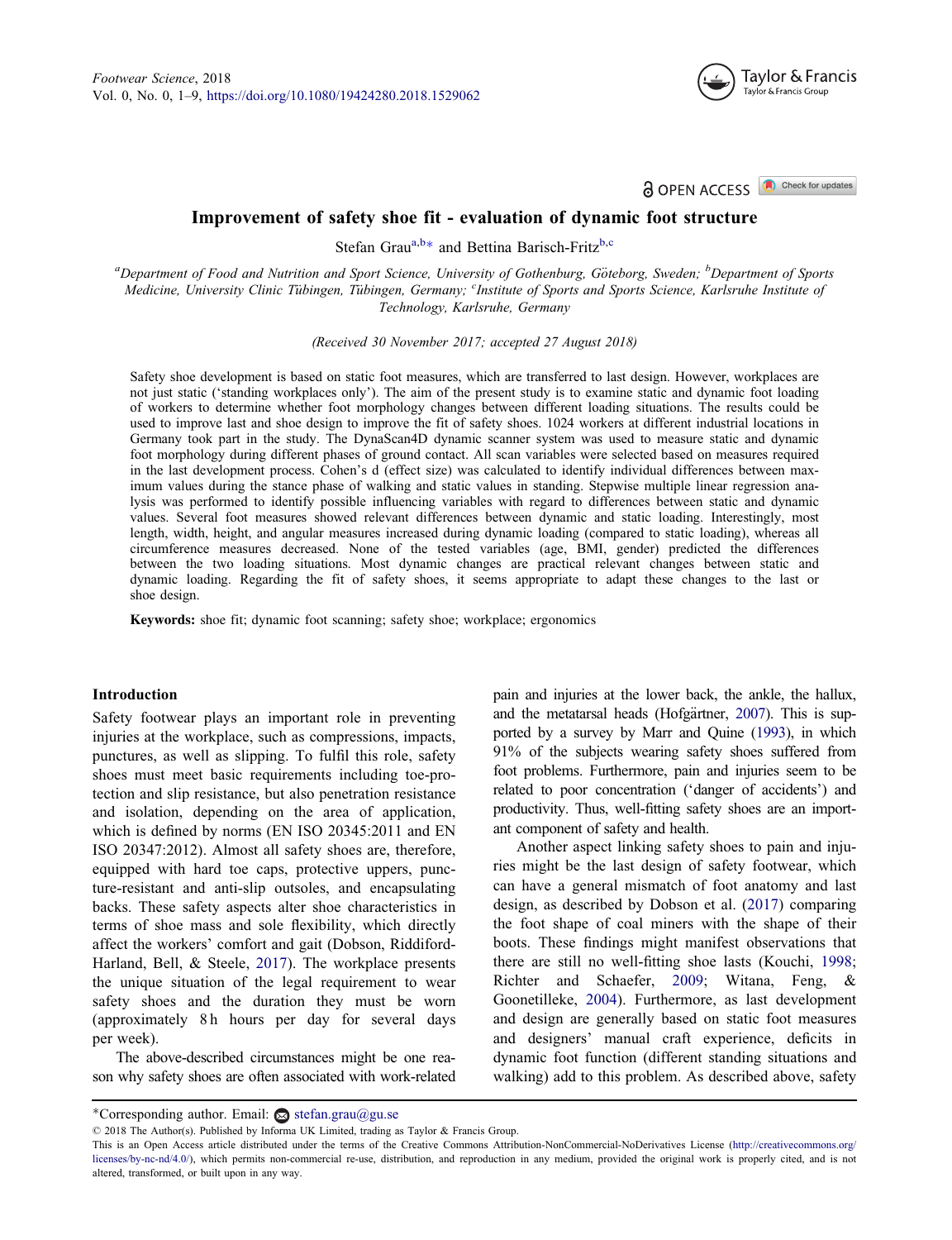<span id="page-2-0"></span>shoes are worn approximately 8 h per day and for several days per week. Thus, poorly fitting shoes negatively influence foot morphology, function, and biomechanical qualities (D'Aout, Pataky, De Clercq, & Aerts, [2009](#page-8-0); Wunderlich & Cavanagh, [2001](#page-9-0); Zipfel & Berger, [2007](#page-9-0)), as well as the onset of pain and injuries.

Three-dimensional (3D) information about static and dynamic foot deformation during standing and walking seems to be of great importance for proper footwear fit (D'Aout et al., [2009;](#page-8-0) Kimura, Mochimaru, & Kanade, [2008](#page-8-0); Krauss, Valiant, Horstmann, & Grau, [2010](#page-8-0); Morio, Lake, Gueguen, Rao, & Baly, [2009\)](#page-8-0). Generating this information is still challenging and only a few research teams have found solutions for how to capture dynamic foot function in standing and walking (Coudert, Vacher, Smits, & Van der Zande, [2006](#page-8-0); Fritz, Schmeltzpfenning, Plank, Hein, & Grau, [2013](#page-8-0); Kimura et al., [2008;](#page-8-0) Kouchi, Kimura, & Mochimaru, [2009](#page-8-0)).

There is no doubt that the foot changes its shape under different loading situations during standing and walking (Coudert, et al., [2006](#page-8-0); Kouchi et al., [2009](#page-8-0); Leardini et al., [2007\)](#page-8-0). Researchers analysed the movement of foot bones during walking and slow running and found that all examined joints moved and that these movements were higher than expected in some joints (Lundgren et al., [2008](#page-8-0); Nester et al., [2007\)](#page-8-0). Changes in different static loading situations, such as foot length, width of rearfoot and forefoot, and height of arch and instep, were reported with regard to foot shape (Tsung, Zhang, Mak, & Wong, [2004](#page-8-0); Xiong, Goonetilleke, Zhao, Li, & Witana, [2009\)](#page-9-0). Differences between 3 D static and dynamic foot shape were only reported in children (Barisch-Fritz, Plank, & Grau, [2016](#page-7-0); Barisch-Fritz, Schmeltzpfenning, Plank, & Grau, [2014](#page-7-0)). These changes were especially great for forefoot width and midfoot girth measures (Barisch-Fritz et al., [2014](#page-7-0)). Kouchi et al. [\(2009\)](#page-8-0) compared to static and dynamic situations in adults and found statistically significant differences in heel width, instep height, width of forefoot, and medial ball length. However, only a low sampling rate of 14 Hz was used to analyse differences between static and dynamic (Kouchi et al., [2009](#page-8-0)).

Nevertheless, there are foot shape deformation characteristics during dynamic loading (walking) in adult feet that are necessary and would be beneficial if incorporated in footwear to improve fit. This would be particularly beneficial in a working environment that has highly specific and varying requirements (numerous work places with different requirements of the workers) that are often physically demanding, especially for the feet (e.g. lifting and carrying heavy loads).

Several research groups have presented different measurement systems for dynamic three-dimensional foot scanning (Coudert et al., [2006;](#page-8-0) Kimura et al., [2008](#page-8-0); Kouchi et al., [2009](#page-8-0); Schmeltzpfenning, Plank, Krauss,

Aswendt, & Grau, [2009;](#page-8-0) Wang, Saito, Kimura, Mochimaru, & Kanade, [2006\)](#page-8-0). However, most studies focus on feasibility (Kimura et al., [2008](#page-8-0); Wang et al., [2006\)](#page-8-0) and thus do not provide comprehensive results to improve footwear fit. The technology first described by Schmeltzpfenning et al. [\(2009](#page-8-0)) seems to be appropriate to examine the above-described issues.

Two main aspects are important for providing a wide range of workers with well-fitting shoes. First, specific foot measures (different length, width, height, and circumference measures) from workers at different work places that optimally describe foot morphology, need to be measured and evaluated with regard to their changes from static to dynamic loading. Second, a possible influence of anthropometric data (e.g. age, gender, or BMI) on possible differences between static and dynamic loading needs to be examined. Research on static foot morphology has identified gender as an influencing variable (Krauss et al., [2010](#page-8-0)), as well as body weight, ethnicity, and age (Hawes and Sovak, [1994;](#page-8-0) Kouchi, [1998;](#page-8-0) Mauch, Grau, Krauss, Maiwald, & Horstmann, [2008;](#page-8-0) Wunderlich and Cavanagh, [2001\)](#page-9-0).

The aim of the present study is to examine static and dynamic foot loading of workers at different work places to determine whether foot morphology changes between the different loading situations. The results could be used to improve last and shoe design to improve the fit of safety shoes.

The following research questions will be examined:

- (1) Is there a difference between static and dynamic loading of workers' feet?
- (2) Do anthropometric variables, static foot measures and gender have a relationship towards the difference between static and dynamic loading?

#### Methods

#### Participants and design

The study was approved by the Ethics Committee of the university clinic. Overall, 1024 workers at different industrial locations in Germany took part in the study. The worker population comprised both genders and included a wide range of ages (16–74 years), weight (44–151 kg), height  $(1.53-2.02 \text{ m})$ , and BMI  $(16.48-47.05 \text{ kg/m}^2)$ . All participants were informed about the aims and contents of the research project prior to conducting the study. Exclusion criteria were pain and problems that affected normal gait, especially injuries at the lower extremities, serious foot deformities, or neurological disorders that had an influence on participants' balance.

The DynaScan4D was used to measure static and dynamic foot morphology (Barisch-Fritz et al., [2014;](#page-7-0) Barisch-Fritz et al., [2016](#page-7-0); Schmeltzpfenning et al., [2009\)](#page-8-0). One foot of each worker was randomly chosen and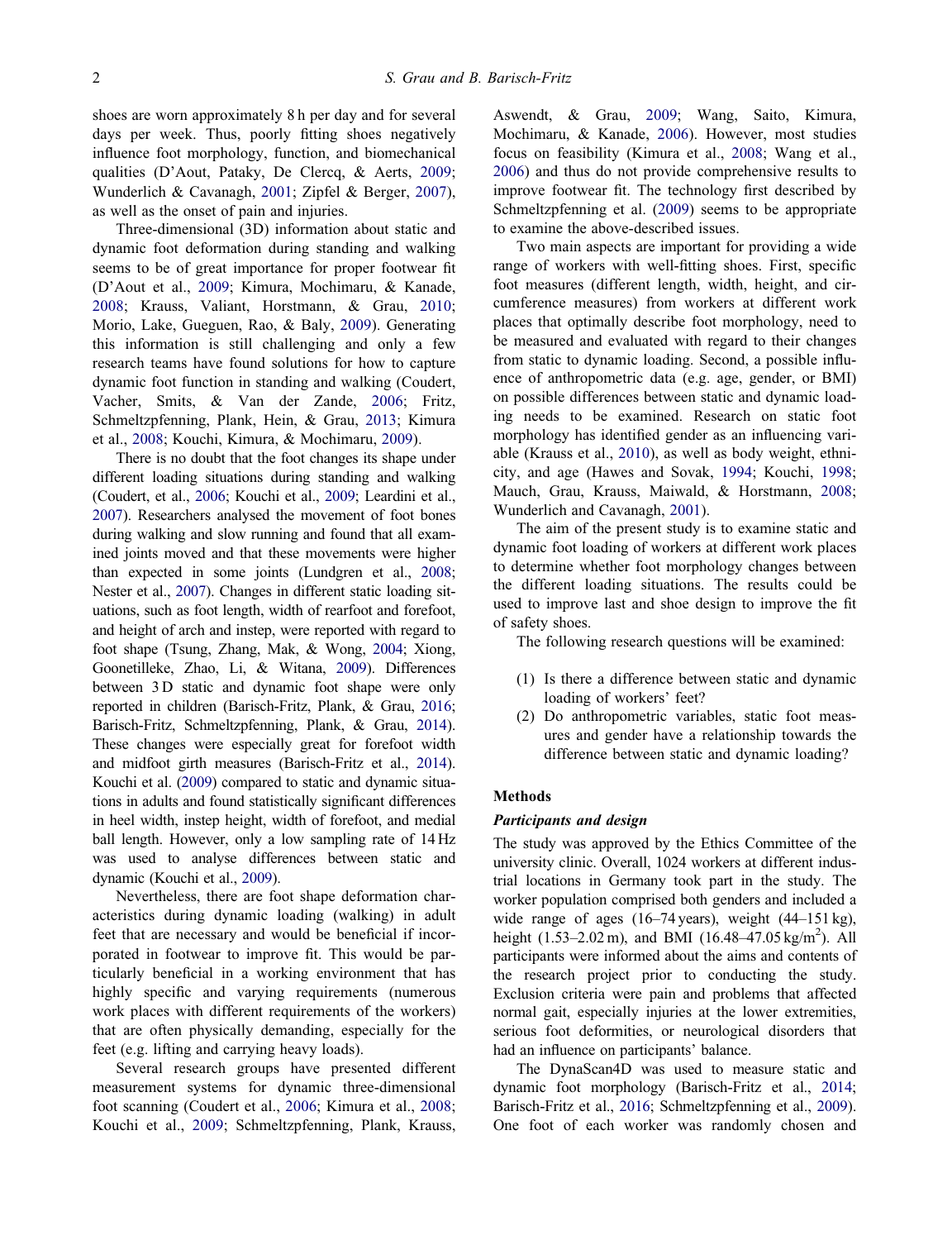|       | N | Age<br>[Years] | Body mass<br>$\lfloor \log \rfloor$ | <b>Size</b><br>[cm] | BMI<br>$\left[\mathrm{kg/m}^2\right]$ | Foot length Shoe size<br>[mm]                                                              | <b>IEU</b> |
|-------|---|----------------|-------------------------------------|---------------------|---------------------------------------|--------------------------------------------------------------------------------------------|------------|
| Men   |   |                |                                     |                     |                                       | 592 32.9 ± 15.4 82.7 ± 14.6 179.1 ± 6.8 25.8 ± 4.2 272.7 ± 11.7 43 ± 2                     |            |
|       |   |                |                                     |                     |                                       | Women 320 $36.3 \pm 16.3$ $67.2 \pm 13.1$ $165.8 \pm 11.0$ $24.3 \pm 4.4$ $247.9 \pm 11.2$ | $39 + 2$   |
| Total |   |                |                                     |                     |                                       | 912 34.1 ± 15.8 77.2 ± 15.9 174.4 ± 10.6 25.2 ± 4.3 264.0 ± 16.5 41 ± 2                    |            |

<span id="page-3-0"></span>Table 1. Description of final sample size.

All values are mean values  $\pm$  standard deviation.

measured statically during half weight-bearing standing (HWB). They were then measured dynamically during walking at a predefined speed (5 km/h  $\pm$  5%). All participants were allowed to accustom themselves with the requirements (velocity, landing on the glass plate) to assure normal gait during the measurements. Finally, three valid trials were captured for further evaluation.

Age and gender were documented, in addition to the static and dynamic scan data. Body weight was measured on an electronic bathroom scale and body height was determined using a stadiometer. Body mass index (BMI) was calculated from the weight and height measures.

The final sample is described in Table 1. 912 participants were included in the evaluation. 112 participants were excluded for different reasons. The main reason for exclusion was low scan quality (holes in the surface patterns) due to alignment problems with the shutter time. High sensitivity of the DynaScan4D system with regard to ambient light at the different industry locations, dysfunction of the trigger, and deficits adjusting to skin (color, hairy feet) were responsible for further drop-outs.

#### Measurement system

Static and dynamic foot morphologies were recorded using the DynaScan4D system (Barisch-Fritz et al., [2014](#page-7-0); Barisch-Fritz et al., [2016](#page-7-0); Schmeltzpfenning et al., [2009](#page-8-0)). The system is based on the principle of full-field triangulation by structured light projection. The system comprised 5 scanner units (z-Snapper, Vialux GmbH, Chemnitz, Germany) that were attached to a walkway (4.6 m long and 0.8 m high). One scanner unit was placed below a glass plate  $(0.6 \times 0.4 \text{ m})$ , two scanner units at the right side and two at the left side (Barisch-Fritz et al., [2014](#page-7-0); Barisch-Fritz et al., [2016](#page-7-0); Schmeltzpfenning, Plank, Krauss, Aswendt, & Grau, [2010](#page-8-0)). Each scanner unit consisted of one high-speed camera (Pike F-032 B/W, Allied Vision, Stadtroda, Germany) and a projector. The sampling frequency of each camera was 205 frames per second, the resolution  $640 \times 480$ . The projector was equipped with digital light technology including a Digital Micromirror Device (DMDTM, Texas Instruments Inc., Dallas, TX, USA). A precise synchronization of camera and projector and the

maximum DMDTM speed were achieved using a special accessory light modulator developed by VIALUX (Höfling and Ahl, [2004](#page-8-0)). Elevation information was calculated according to Frankowski, Chen, and Huth [\(2000](#page-8-0)). A strain gauge was used to trigger scanning of the walking sequence; light cells were used to monitor walking velocity.

The final frequency for dynamic foot scanning was 46 Hz, which was achieved using reduced spatial resolution  $(4 \times 4)$  binning mode). The captured measurement volume was  $55 \times 35 \times 25$  cm. The test for system accuracy was reported by Barisch-Fritz et al. [\(2016](#page-7-0)). The measurement error (root mean square error, RMSE) was 0.23 mm for the static scans and 0.89 mm for the dynamic scans.

#### Analysis of data and statistics

Recording, processing, and storage of the measured foot scans were performed using the DynaScan4D software. The dynamic foot measures were recorded during different phases of ground contact (see [Figure 1](#page-4-0)) according to characteristics described by Blanc, Balmer, Landis, & Vingerhoets [\(1999](#page-7-0)) and Barisch-Fritz et al. [\(2014](#page-7-0)). All foot scans were aligned along the x-axis, a line connecting the most medial point at the heel and the metatarsal head 1 (MTH 1). After a coordination meeting with a German last manufacturer, all scan variables were selected based on measures required in the last development process (Mitchell, Jones, & Newman, [1995\)](#page-8-0). These are displayed in Figures  $2(a,b)$ . The different girth measures in this study depend on the shoe size and were defined according to a last-making device (Behrens, Alfeld, Germany) that provides the distance relative to the heel where the girth has to be measured for each shoe size. This would enable a smooth transfer of results into the last development process. All foot measures were calculated for each static scan and for each frame of the dynamic scan during the respective loading phase. Mean values of three dynamic walking trials were used to evaluate the scans. The maximum value (MaxDyn) of each variable during the stance phase of walking was recorded from the dynamic scans and compared to the static value of the respective variable.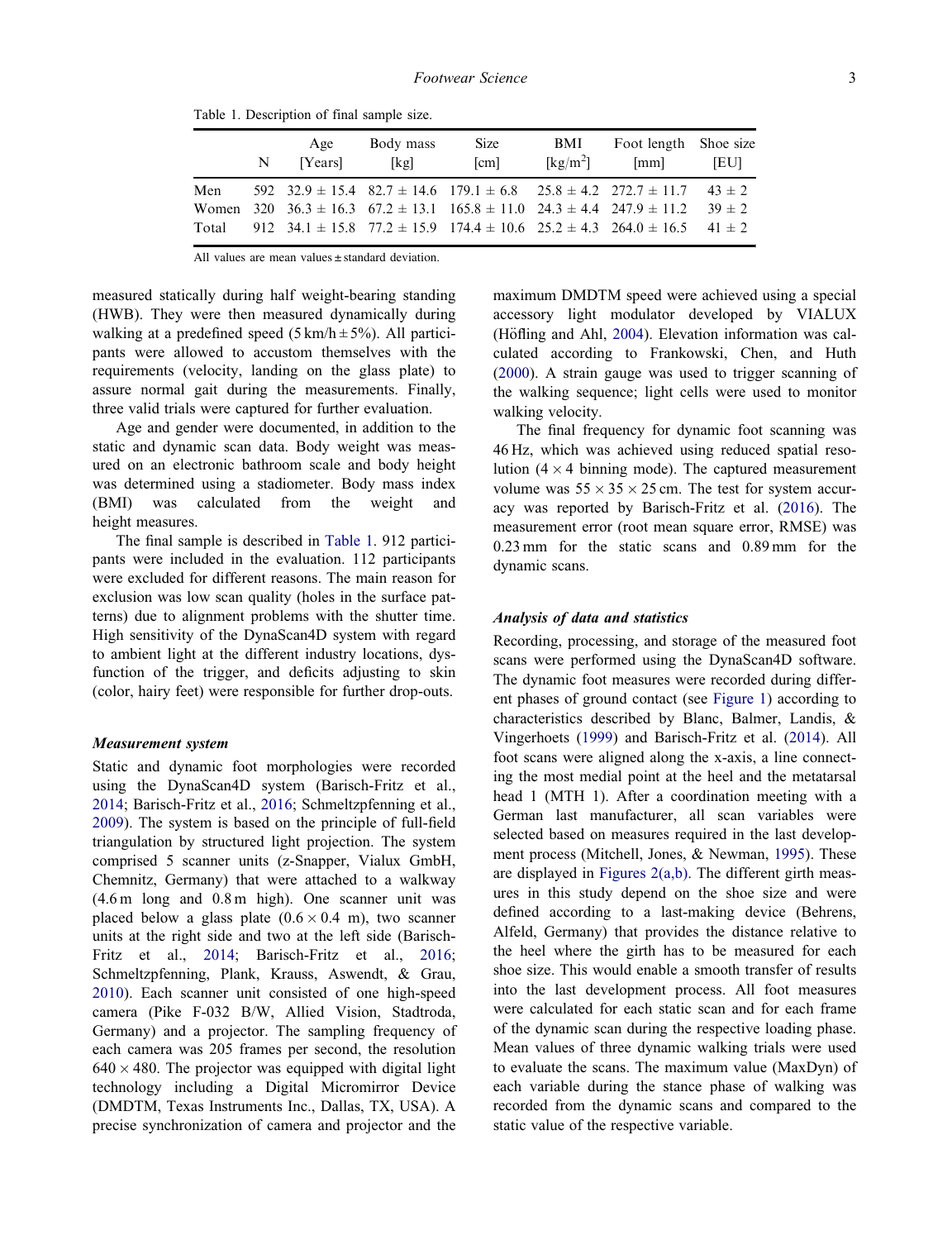<span id="page-4-0"></span>

| <b>Foot Measures</b>                      | First Heel Contact First MTH Contact | <b>First Toe Contact</b> | <b>Heel Take Off</b> | MTH Take Off |
|-------------------------------------------|--------------------------------------|--------------------------|----------------------|--------------|
| Foot Length                               |                                      |                          |                      |              |
| <b>Toe Move</b>                           |                                      |                          |                      |              |
| Medial Ball Length<br>Lateral Ball Length |                                      |                          |                      |              |
| <b>Heigth Measures</b>                    |                                      |                          |                      |              |
| <b>Ball Width</b>                         |                                      |                          |                      |              |
| <b>Girth Measures</b>                     |                                      |                          |                      |              |
| Angles                                    |                                      |                          |                      |              |
| <b>Heel Width</b>                         |                                      |                          |                      |              |

Figure 1. Measurement phases for different foot measures during ground contact (MTH = metatarsal head).

| (a)            | Denotation                    |                              | Description                                                                                                                                       |  |  |
|----------------|-------------------------------|------------------------------|---------------------------------------------------------------------------------------------------------------------------------------------------|--|--|
|                | I-H                           | Instep Height                | Highest point of the foot at 50% of foot length                                                                                                   |  |  |
| $B -$          | B-H                           | <b>Ball Height</b>           | Highest point of the foot at the golden ratio (61.8% of<br>foot length)                                                                           |  |  |
|                | F-L                           | Foot Length                  | Distance between most posterior point of the heel and<br>foremost point of the longest toe                                                        |  |  |
| MB-L           | MB-L                          | Medial Ball Length           | Distance between most posterior point of the heel and<br>most medial point of MTH1                                                                |  |  |
|                | LB-L                          | Lateral Ball Length          | Distance between most posterior point of the heel and<br>most lateral point of MTH5                                                               |  |  |
| AB-W           | AB-W                          | <b>Anatomical Ball Width</b> | Distance between most medial point of MTH1 and<br>most lateral point of MTH5                                                                      |  |  |
|                | OB-W                          | Orthogonal Ball Width        | Distance between most lateral and most medial point<br>of the forefoot measured orthogonally                                                      |  |  |
| OH-W<br>$OB-W$ | OH-W<br>Orthogonal Heel Width |                              | Distance between most lateral and medial point if the<br>heel measured orthogonally between 14 and 20% of<br>foot length                          |  |  |
| T1-A           | B-A                           | <b>Ball Angle</b>            | Angle between the connecting line of MTH1 and<br>MTH5 and the x-axis                                                                              |  |  |
|                | <b>T1-A</b>                   | Toe1 Angle                   | Angle between the connecting line of most medial<br>point of the heeland MTH1 and the connecting line of<br>most medial point of Toe1 and MTH1    |  |  |
| $T5-A$         | $T5-A$                        | Toe5 Angle                   | Angle between the connecting line of most lateral<br>point of the heel and MTH5 and the connecting line of<br>most lateral point of Toe5 and MTH5 |  |  |
|                |                               |                              |                                                                                                                                                   |  |  |
| (b)            |                               | Denotation                   | Description                                                                                                                                       |  |  |
|                | AB-G                          | Anatomical Ball Girth        | Girth around the anatomical landmarks MTH1 and<br>MTH <sub>5</sub>                                                                                |  |  |
|                | $LB-G$                        | Last Ball Girth              | Girth around the first point detected on the last at an<br>angle of 22° relative to the vertical                                                  |  |  |
|                | $LF-G$                        | Last Fore Girth              | Girth around the second point detected on the last at<br>an angle of 22° relative to the vertical                                                 |  |  |
| $AB-G$         | $LI-G$                        | Last Instep Girth            | Girth around the third point detected on the last at an<br>angle of 22° relative to the vertical                                                  |  |  |

Figure 2. (a) Description of height, width and angular variables of static and dynamic foot scans. (b) Description of girth variables of static and dynamic foot scans.

Normality for all foot measures (static and dynamic) was tested using the Shapiro–Wilk Test. Cohen's d (effect size) was calculated to analyse magnitude of differences between maximum values (MaxDyn) during the stance phase of walking and static values in standing (HWB). Multiple regression analysis was calculated for each foot measure for both genders to assess the predictability of differences between static and dynamic values (HWB-MaxDyn) by the variables age, BMI, foot length, and HWB. Best models were chosen after stepwise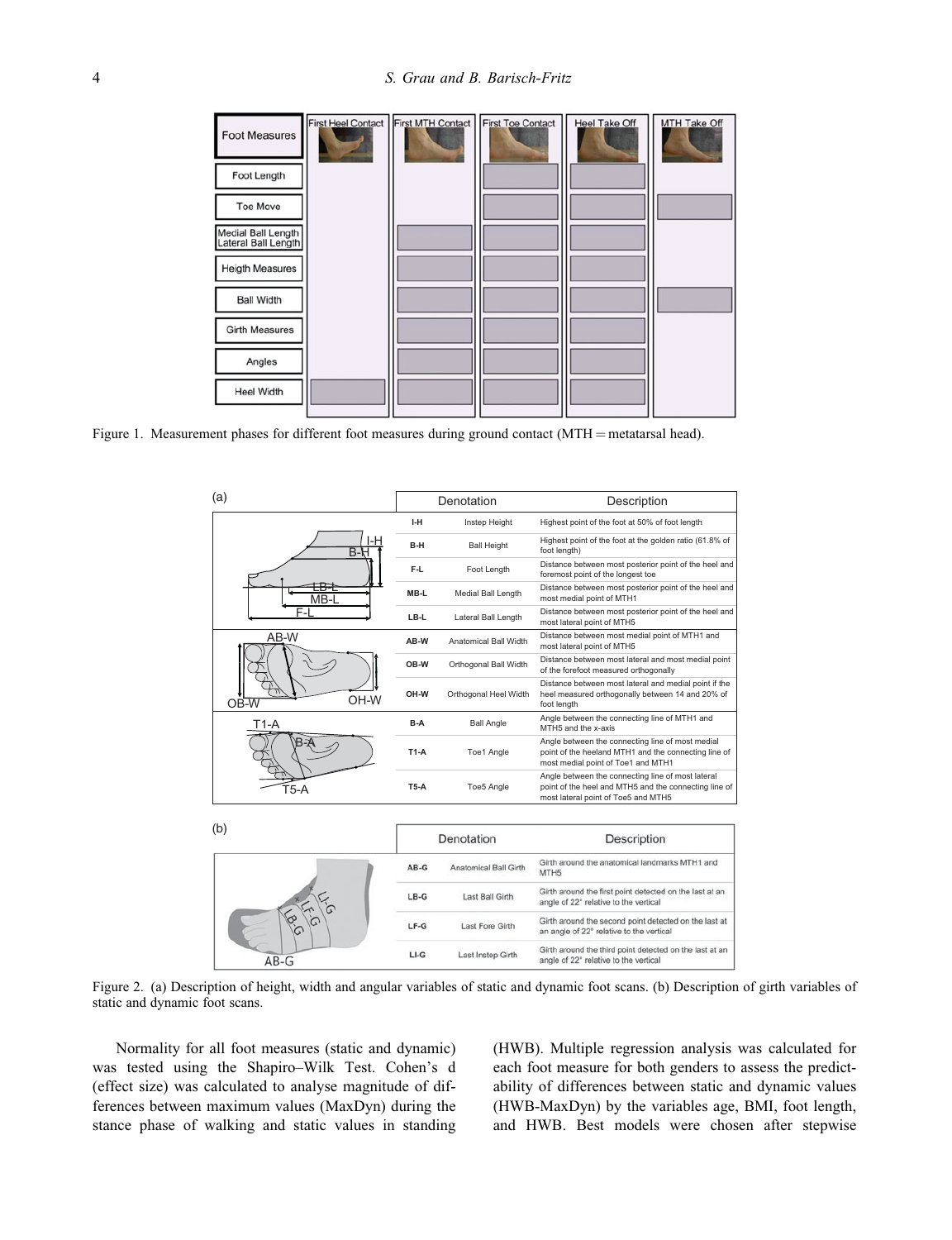|                            |               |               |      |      |      | <b>Static</b><br><b>HWB</b> |               |                |  |
|----------------------------|---------------|---------------|------|------|------|-----------------------------|---------------|----------------|--|
| Medial Ball Length [mm]    |               |               |      |      |      |                             | $-$           |                |  |
| Lateral Ball Length [mm]   |               |               |      |      |      |                             | $-$           |                |  |
| Anatomical Ball Width [mm] |               |               |      |      |      |                             |               |                |  |
| Orthogonal Ball Width [mm] |               |               |      |      |      |                             | $+$           |                |  |
| Orthogonal Heel Width [mm] |               |               |      |      |      |                             | --            |                |  |
| Anatomical Ball Girth [mm] |               |               |      |      |      |                             |               |                |  |
| Last Ball Girth [mm]       | $\rightarrow$ |               |      |      |      |                             |               |                |  |
| Last Fore Girth [mm]       |               |               |      |      |      |                             |               |                |  |
| Last Instep Girth [mm]     |               | $\rightarrow$ |      |      |      |                             |               |                |  |
| Ball Heigth [mm]           |               |               |      |      |      |                             | $\rightarrow$ |                |  |
| Instep Heigth [mm]         |               |               |      |      |      |                             |               | $-$            |  |
| Toe 1 Angle [°]            |               |               |      |      |      |                             |               | $\blacksquare$ |  |
| Toe 5 Angle [°]            |               |               |      |      |      |                             |               |                |  |
|                            | $-5$          |               | $-3$ | $-2$ | $-1$ | $\Omega$                    |               | 3              |  |

-- Mean value MaxDyn with 95% confidence interval

Figure 3. Differences between maximum dynamic (MaxDyn) and static half-weight bearing (HWB) values (positive values show an increase, negative values a decrease in size;  $n = 912$ ).

Table 2. Characteristics of the measured variables.

|              |                       | MaxDyn           | <b>HWB</b>       | Mean difference |         | 95%<br>CI difference |           |
|--------------|-----------------------|------------------|------------------|-----------------|---------|----------------------|-----------|
| Foot measure |                       | (mm)             | (mm)             | [mm]            | [mm]    | [mm]                 | Cohen's d |
| $F-L$        | Foot length           | $263.9 \pm 16.8$ | $264.1 \pm 16.7$ | $-0.02$         | $-2.05$ | 1.70                 | $-0.01$   |
| $MB-L$       | Medial ball length    | $190.2 \pm 12.3$ | $189.2 \pm 12.0$ | 1.00            | 0.81    | 1.15                 | 0.08      |
| $LB-L$       | Lateral ball length   | $159.7 \pm 11.5$ | $158.9 \pm 10.5$ | 0.80            | 0.44    | 1.01                 | 0.07      |
| $AB-W$       | Anatomical ball width | $104.0 \pm 7.1$  | $103.9 \pm 7.0$  | 0.10            | $-0.06$ | 0.15                 | 0.01      |
| $OB-W$       | Orthogonal ball width | $101.4 \pm 6.6$  | $100.4 \pm 6.6$  | 1.00            | 0.92    | 1.08                 | 0.15      |
| $OH-W$       | Orthogonal heel width | $70.9 \pm 5.5$   | $69.8 \pm 5.5$   | 1.10            | 1.05    | 1.19                 | 0.21      |
| $AB-G$       | Anatomical ball girth | $240.3 \pm 16.8$ | $244.1 \pm 16.7$ | $-3.80$         | $-3.97$ | $-3.61$              | $-0.23$   |
| $LB-G$       | Last ball girth       | $235.9 \pm 15.5$ | $240.8 \pm 15.5$ | $-4.90$         | $-5.05$ | $-4.79$              | $-0.32$   |
| $LF-G$       | Last fore girth       | $238.1 \pm 16.5$ | $242.5 \pm 16.3$ | $-4.40$         | $-4.60$ | $-4.33$              | $-0.27$   |
| $LI-G$       | Last instep girth     | $248.0 \pm 18.3$ | $251.8 \pm 18.0$ | $-3.81$         | $-3.95$ | $-3.68$              | $-0.21$   |
| $B-H$        | Ball height           | $52.7 \pm 4.2$   | $51.8 \pm 4.1$   | 0.90            | 0.76    | 0.95                 | 0.21      |
| $I-H$        | Instep height         | $69.5 \pm 5.9$   | $66.9 \pm 5.6$   | 2.60            | 2.45    | 2.66                 | 0.45      |
| $B-A$        | Ball angle            | $73.7 \pm 4.1$   | $73.0 \pm 3.2$   | 0.70            | 0.58    | 0.94                 | 0.19      |
| $T1-A$       | Toe 1 angle           | $8.4 \pm 4.9$    | $5.6 \pm 4.8$    | 2.80            | 2.58    | 2.93                 | 0.58      |
| $T5-A$       | Toe 5 angle           | $14.5 \pm 4.8$   | $13.6 \pm 4.3$   | 0.90            | 0.73    | 1.12                 | 0.20      |

Angular values are in degree; MaxDyn: maximum dynamic value; HWB: static half weight bearing value; 95% CI: 95% confidence interval;  $n = 912$ .

procedure and adjusted  $R^2$  were reported. Repeatability of the measured values were taken from Barisch-Fritz et al. [\(2014\)](#page-7-0).

#### Results

## Difference between static and dynamic loading of workers' feet

The results comparing static and dynamic measures are displayed in Figure 3 and Table 2. Several foot measures show relevant differences (Cohen's  $d > 0.2$ ) between dynamic and static loading. Interestingly, most length, width, height, and angular measures increased during dynamic loading (compared to static loading), whereas all circumference measures decreased. Orthogonal ball width and overall foot length did not change between the two loading situations.

#### Possible influencing factors on differences between static and dynamic loading

Possible influencing factors on differences between static and dynamic loading are displayed in [Table 3.](#page-6-0) The models, which were calculated for each foot measure, provide rather small values of the explained variance  $(R^2)$ .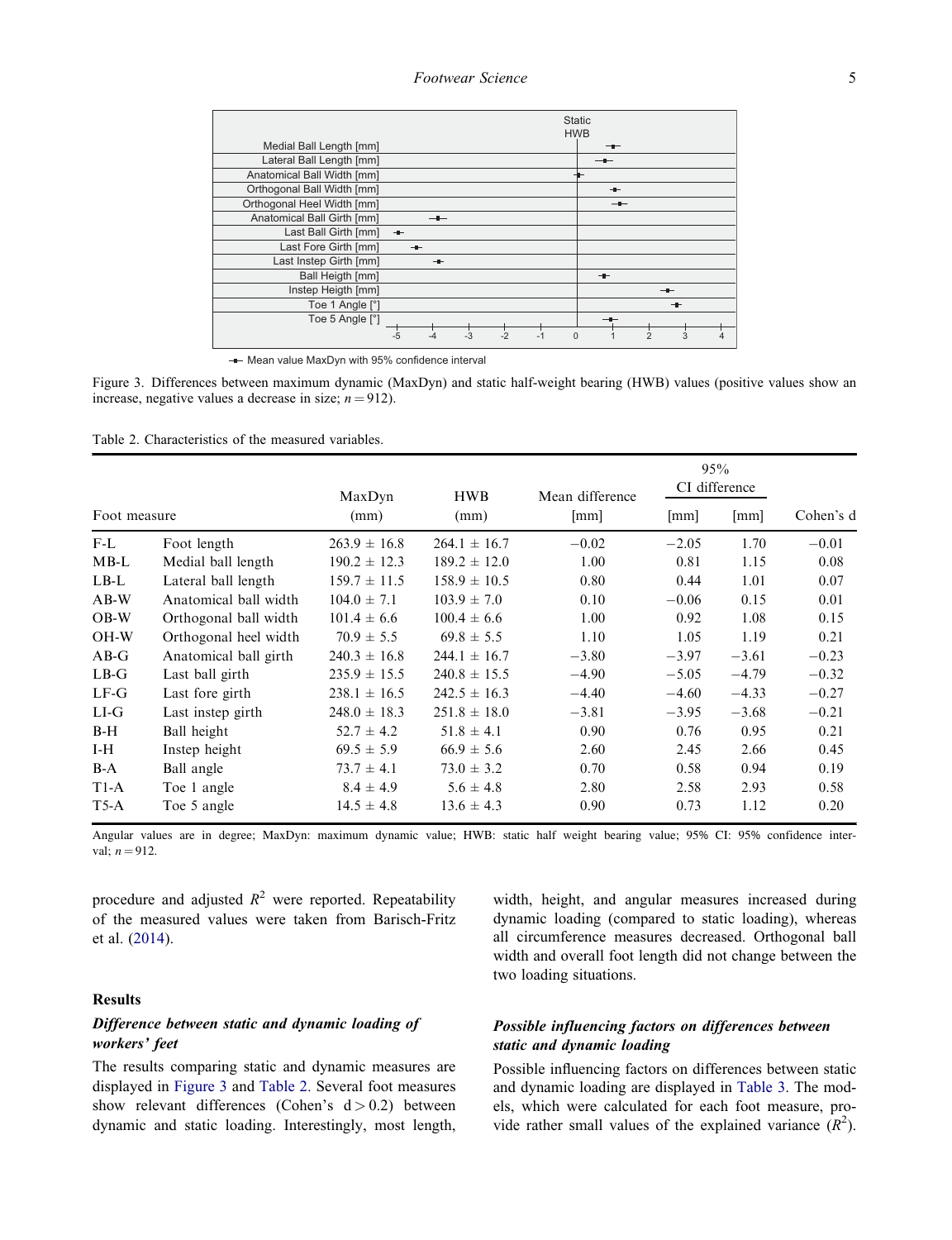|                            | Influences on difference MaxDyn-HWB |                        |                  |            |              |  |  |  |
|----------------------------|-------------------------------------|------------------------|------------------|------------|--------------|--|--|--|
| Difference: Static-Dynamic | Age [years]                         | <b>BMI</b> [ $kg/m2$ ] | Foot Length [mm] | $HWB$ [mm] | $R^2$        |  |  |  |
| Instep height              |                                     |                        |                  |            | $\mathbf{0}$ |  |  |  |
| Ball height                |                                     |                        |                  |            | $\theta$     |  |  |  |
| Medial ball length         |                                     |                        | < 0.001          | < 0.001    | 0.04         |  |  |  |
| Lateral ball length        | < 0.001                             | < 0.001                | < 0.001          | < 0.001    | 0.08         |  |  |  |
| Orthogonal ball width      |                                     |                        |                  | < 0.001    | 0.01         |  |  |  |
| Orthogonal heel width      | < 0.001                             |                        |                  |            | 0.03         |  |  |  |
| Last ball girth            | ${<}0.001$                          | ${<}0.001$             | 0.003            |            | 0.08         |  |  |  |
| Last fore instep girth     | < 0.001                             | ${<}0.001$             | < 0.001          |            | 0.10         |  |  |  |
| Last instep girth          | < 0.001                             | ${<}0.001$             | < 0.001          |            | 0.11         |  |  |  |
| Ball angle                 | < 0.001                             | ${<}0.001$             |                  | < 0.001    | 0.07         |  |  |  |
| Toel angle                 |                                     |                        |                  | < 0.001    | 0.05         |  |  |  |
| Toe5 angle                 | < 0.001                             |                        |                  | 0.004      | 0.04         |  |  |  |

<span id="page-6-0"></span>Table 3. Possible influencing factors on difference between dynamic and static values.

MaxDyn: maximum dynamic value; HWB: static half weight bearing value;  $n = 912$ .

The values of  $R^2$  range from 0 to 0.11, thus none of the tested variables predicted the differences between the two loading situations. Gender also did not predict differences.

#### Discussion

#### Difference between static and dynamic loading of workers' feet

The goal of the present study was to evaluate possible differences in foot morphology between static and dynamic loading. In general, statistically significant differences were found for most foot measures, although some increased and some decreased from static to dynamic loading.

The practical relevance of these findings will be discussed with regard to two main concerns. First, the increment in length from one shoe size (length) to the next is 6.66 mm of French scale (Rossi and Tennant, [2013](#page-8-0)). Half a shoe size (3.3 mm in the French Scale) is assumed to be relevant with regard to foot length measures. Therefore, a difference between static and dynamic foot length measures that exceeds the value of half a shoe size is regarded as relevant for footwear (last) construction. The increment from one shoe size to the next with regard to girth measures is 5 mm in the French Scale (Joneja and Fan, [2013\)](#page-8-0). The relationship of ball girth and ball width is mostly standardized as 60:40 (Maier and Killmann, [2003\)](#page-8-0). Thus, if the same principle is applied to foot girth and width measures, that half an increment is relevant, a difference between static and dynamic loading of 2.5 mm for girth measures and 1 mm for width measures is relevant for footwear (last) construction. Second, possible relevant differences between

static and dynamic loading depends on the repeatability (measured by root mean square error, RMSE) of the calculated foot measures (Barisch-Fritz et al., [2014](#page-7-0)). If the differences of foot measures between static and dynamic loading exceed the RMSE of the respective foot measure, it is assumed to be relevant.

In this study, the main foot length measures are represented by MB-L and LB-L. MB-L is the main representative of foot length extension, as no lengthening from the metatarsal heads towards the toes could be shown in previous studies (Cashmere, Smith, & Hunt, [1999;](#page-7-0) Schmeltzpfenning et al., [2009](#page-8-0)). Both measures (mean values) violate the above-described concerns: they are less than half a shoe size for lengthening and smaller than the respective RMSE value (Barisch-Fritz et al., [2014\)](#page-7-0). Therefore, these differences are not relevant with regard to footwear construction. However, it seems that there is a lengthening of MB-L and LB-L via the longitudinal arches, an expected extension of the foot, as shown in previous studies (Lundgren et al., [2008](#page-8-0); Scott and Winter, [1993\)](#page-8-0). Interestingly, foot length did not change between static and dynamic loading. The reason for this might be that F-L may not represent the maximum extension because of a shortened measurement phase, as it was observed from toe strike to heel off, which was rather short in many of the measured subjects. It can be assumed that most body weight has already shifted to the forefoot when the toes touch the ground.

Both of the above-mentioned criteria have been fulfilled (change  $>1$  mm widening and exceeding RMSE value) for width measures (OB-W and OH-W). Therefore, the differences between static and dynamic loading are practically relevant for safety footwear (last) construction, mainly to improve fit. This means that lasts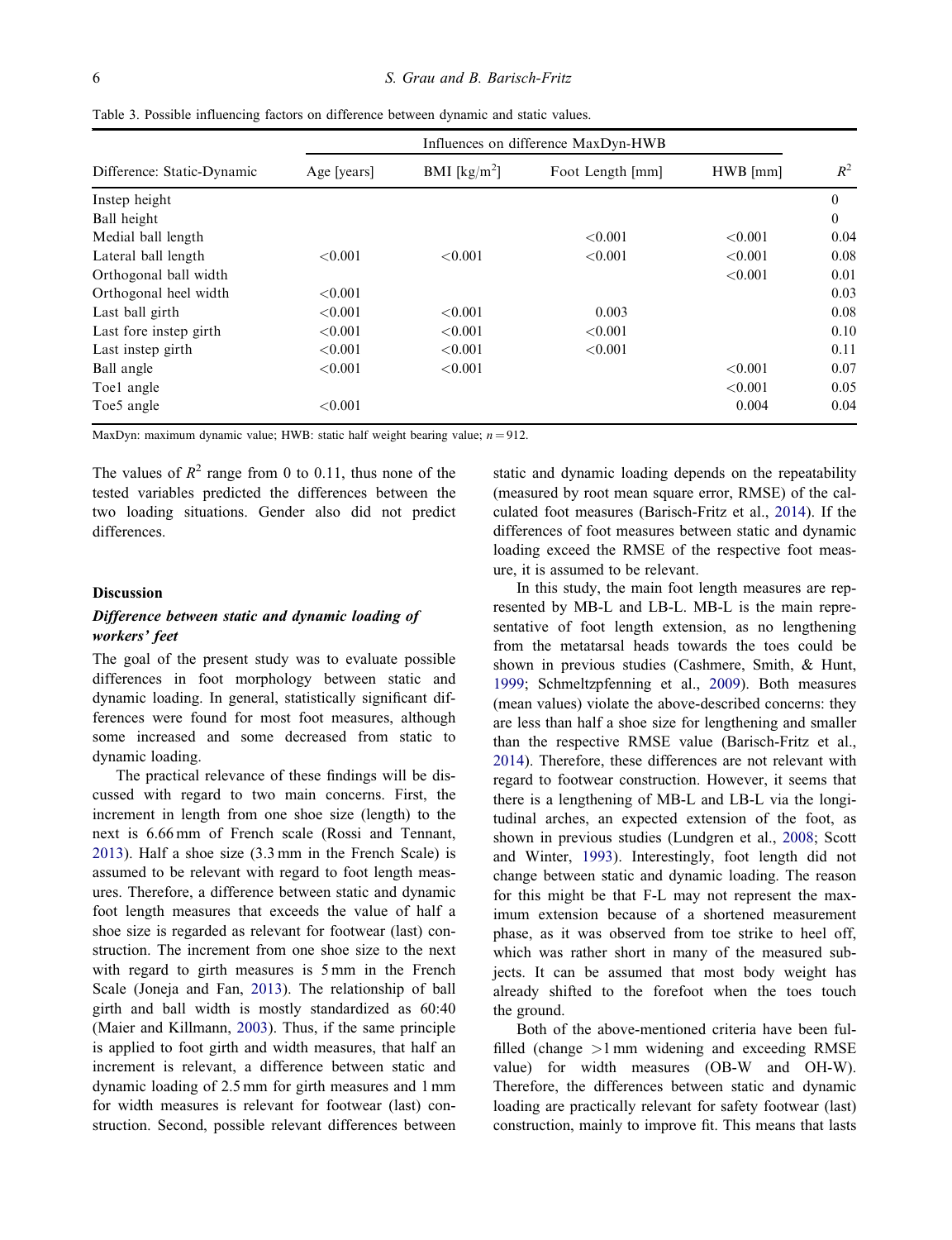<span id="page-7-0"></span>need to be adjusted (widened) in the respective areas or resilient upper materials should be used to match foot shape under dynamic loading. The deformation (widening) in adult feet has been described by Schmeltzpfenning et al. ([2010\)](#page-8-0), but was never considered in footwear construction. Heel widening can be explained by the compression of the fat pad underneath the heel, whereas forefoot widening might be explained by the relative movement of the metatarsal joints under loading. This confirms previous studies by Lundgren et al. [\(2008](#page-8-0)) and Wolf et al. [\(2008](#page-9-0)). With regard to shoe construction, a too narrow forefoot might be more critical to foot structures than a too narrow heel.

The decrease of all girth measures during dynamic loading is also practically relevant for footwear (last) construction (change  $>2.5$  mm and exceeding RMSE value). This decrease was reported by Barisch-Fritz et al. (2014) in children's feet and is comparable in size to this study. The decrease might be a consequence of contractions of intrinsic and extrinsic muscles during walking, as supposed by Gefen et al. [\(2000](#page-8-0)) and Scott et al. ([1993\)](#page-8-0). To improve safety shoe fit, changes need to be made to the last (reduction of volume) and/or the upper (flexible material and/or functional elements that 'follow' the volume changes during the different loading situations). Improvement of lacings could also make a contribution to better fit, especially for workplaces where in a standing position. Nonetheless, all girth measures are crucial with regard to shoe fit and thus changes in volume during dynamic loading need to be considered.

Toe angles are also important with regard to shoe fit. T1-A change (more pointed during walking) seems to be practically relevant (exceeding RMSE value), whereas T5-A is within the repeatability error. This change was reported by Barisch-Fritz et al. (2014) in children's feet. Even though T1-A is more pointed under dynamic loading, which would result in a more pointed forefoot shape of the last, this cannot be recommended from a physiological point of view, as the last would push the toes aside during standing. Further, it would not be reasonable as safety shoes typically use stiff protection caps.

## Possible influencing factors on differences between static and dynamic loading

A stepwise multiple linear regression analysis was conducted to give an overview of possible predictors for the difference between static and dynamic loading. As shown in [Table 3,](#page-6-0) the magnitude of the explained variances  $(R^2)$  was small for the calculated models, even if there seemed to be statistically significant influence of some of the variables. Unclear remains if the patterns of influencing variables are different between the genders. With regard to the study by Barisch-Fritz et al. (2014) in

children's and adolescents' feet, it can be speculated that the influence of gender might be neglected. Regarding safety footwear construction, it seems that adaptations to the last and/or the shoe to improve fit can be implemented without further considerations, such as gender or any anthropometric influences.

#### Practical relevance and conclusions

Width and girth measures show practical and relevant changes between static and dynamic loading. It seems appropriate to adapt these changes to the last or shoe design, as well as new materials to improve the fit of safety shoes. This transfer can probably be implemented without considering gender, age, or body mass. However, these adjustments must be discussed individually, dependent on the characteristics of different workplaces (purely standing, more standing, more walking). Improving safety shoe fit will support workers' health in general, as well as support safety prevention at the workplace.

#### Acknowledgements

We would also like to thank Lisa Peterson for continued support in improving the manuscript linguistically and in form.

#### Disclosure statement

No potential conflict of interest was reported by the authors.

#### Funding

We would like to thank Elten Safety Shoes, Uedem, Germany, for financially supporting this study.

### References

- Barisch-Fritz, B., Plank, C., & Grau, S. ([2016\)](#page-2-0). Evaluation of the rule-of-thumb: Calculation of the toe allowance for developing feet. Footwear Science, 8(3), 119-127. doi: [10.1080/19424280.2016.1144654](https://doi.org/10.1080/19424280.2016.1144654)
- Barisch-Fritz, B., Schmeltzpfenning, T., Plank, C., & Grau, S. ([2014\)](#page-2-0). Foot deformation during walking: Differences between static and dynamic 3D foot morphology in developing feet. Ergonomics, 57(6), 921–933. doi:[10.1080/](https://doi.org/10.1080/00140139.2014.899629) [00140139.2014.899629](https://doi.org/10.1080/00140139.2014.899629).
- Blanc, Y., Balmer, C., Landis, T., & Vingerhoets, F. [\(1999](#page-3-0)). Temporal parameters and patterns of the foot roll over during walking: Normative data for healthy adults. Gait and Posture, 10(2), 97-108. doi:[10.1016/S0966-6362\(99\)](https://doi.org/10.1016/S0966-6362(99)00019-3) [00019-3](https://doi.org/10.1016/S0966-6362(99)00019-3)
- Cashmere, T., Smith, R., & Hunt, A. ([1999\)](#page-6-0). Medial longitudinal arch of the foot: Stationary versus walking measures. Foot and Ankle International, 20(2), 112–118. doi: [10.1177/107110079902000208](https://doi.org/10.1177/107110079902000208)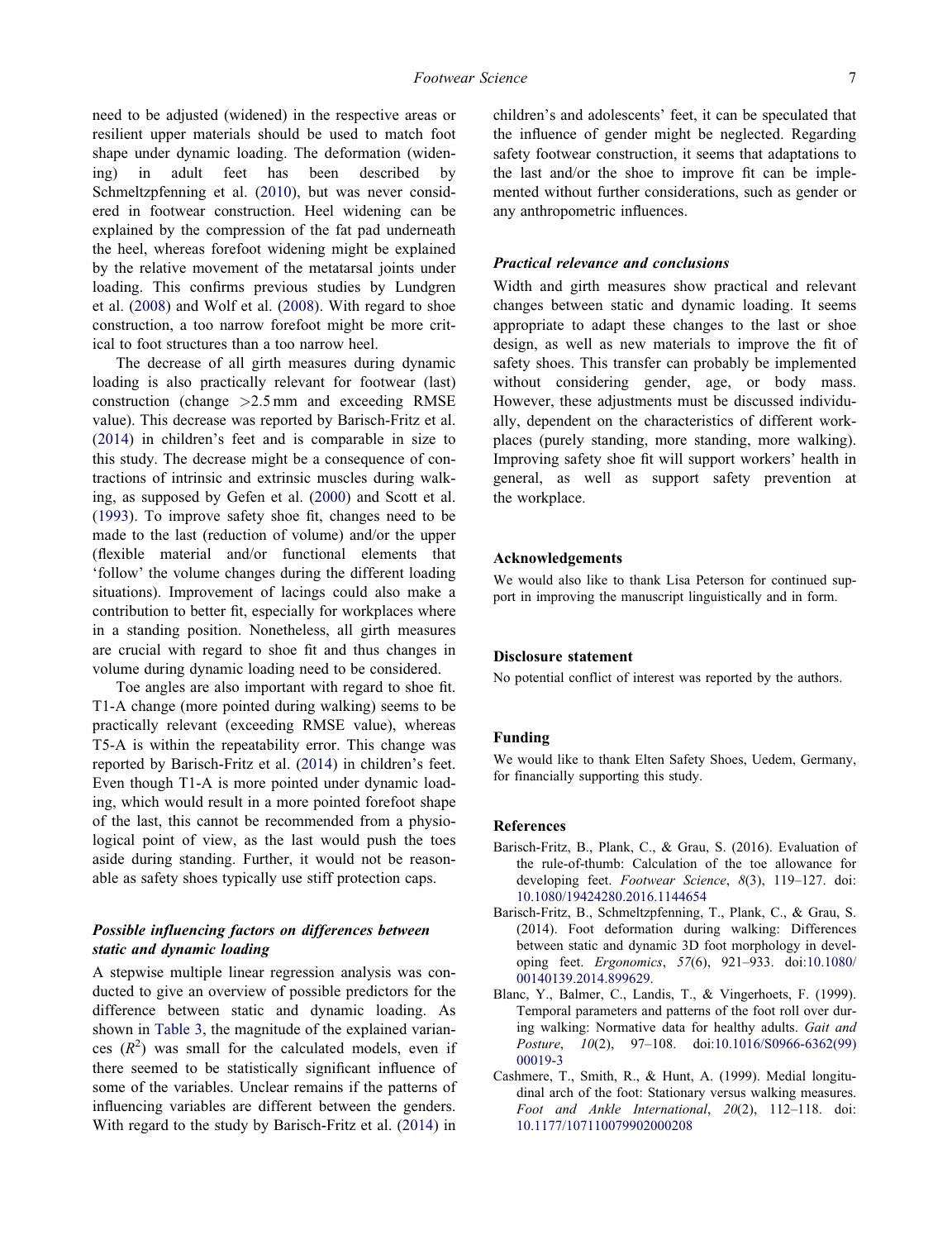- <span id="page-8-0"></span>Coudert, T., Vacher, P., Smits, C., & Van der Zande, M. [\(2006](#page-2-0)). A method to obtain 3D foot shape deformation during the gait cycle. Paper presented at the Ninth International Symposium on the 3D Analysis of Human Movement. Valenciennes, France.
- D'Aout, K., Pataky, T. C., De Clercq, D., & Aerts, P. ([2009\)](#page-2-0). The effects of habitual footwear use: Foot shape and function in native barefoot walkers. Footwear Science, 1(2), 81–94. doi:[10.1080/19424280903386411.](https://doi.org/10.1080/19424280903386411)
- Dobson, J.A., Riddiford-Harland, D.L., Bell, A.F., & Steele, J.R. [\(2017a](#page-1-0)). The three-dimensional shapes of underground coal miners' feet do not match the internal dimensions of their work boots. Ergonomics, 588–602. doi[:10.1080/](https://doi.org/10.1080/00140139.2017.1397201) [00140139.2017.1397201](https://doi.org/10.1080/00140139.2017.1397201).
- Dobson, J.A., Riddiford-Harland, D.L., Bell, A.F., & Steele, J.R. [\(2017b\)](#page-1-0). Work boot design affects the way workers walk: A systematic review of the literature. Applied Ergonomics, 61, 53–68. doi:[10.1016/j.apergo.](https://doi.org/10.1016/j.apergo.2017.01.003) [2017.01.003](https://doi.org/10.1016/j.apergo.2017.01.003)
- Frankowski, G., Chen, M., & Huth, T. [\(2000](#page-3-0)). Real-time 3D shape measurement with digital stripe projection by Texas Instruments Micro Mirror Devices DMD. Three-Dimensional Image Capture and Applications, 3958, 1.
- Fritz, B., Schmeltzpfenning, T., Plank, C., Hein, T., & Grau, S. [\(2013](#page-2-0)). Anthropometric influences on dynamic foot shape: Measurements of plantar three-dimensional foot deformation. Footwear Science, 5(2), 121–129. doi[:10.1080/](https://doi.org/10.1080/19424280.2013.789559.) [19424280.2013.789559.](https://doi.org/10.1080/19424280.2013.789559.)
- Gefen, A., Megido-Ravid, M., Itzchak, Y., & Arcan, M. [\(2000](#page-7-0)). Biomechanical analysis of the three-dimensional foot structure during gait: a basic tool for clinical applications. Journal of Biomechanical Engineering, 122(6), 630–639. doi:[10.1115/1.1318904](https://doi.org/10.1115/1.1318904)
- Hawes, M. R., & Sovak, D. ([1994\)](#page-2-0). Quantitative morphology of the human foot in a North American population. Ergonomics, 37(7), 1213–1226. doi[:10.1080/00140139](https://doi.org/10.1080/00140139408964899.) [408964899.](https://doi.org/10.1080/00140139408964899.)
- Hofgärtner, C. ([2007\)](#page-1-0). Evaluierung der Fußmaße von Industriearbeitern mittels 3D-Scan unter besonderer Berücksichtigung von Fußfehlstellungen (Unpublished dissertation). University Clinic Tübingen.
- Höfling, R., & Ahl, E. ([2004\)](#page-3-0). ALP: Universal DMD controller for metrology and testing. Proceedings of SPIE,
- Joneja, A., & Fan, S. K. [\(2013](#page-6-0)). Computer-Aided Design of Footwear. In R. S. Goonetilleke (Ed.), The Science of Footwear (pp. 213–260). Boca Raton, FL: CRC Press, Taylor & Francis Group.
- Kimura, M., Mochimaru, M., & Kanade, T. ([2008\)](#page-2-0). Measurement of 3D foot shape deformation in motion. In Proceedings of the 5th ACM/IEEE International Workshop on Projector camera systems (Article No. 10). New York, NY: ACM.
- Kouchi, M. [\(1998](#page-1-0)). Foot dimensions and foot shape: Differences due to growth, generation and ethnic origin. Anthropological Science, 106, 161–188.
- Kouchi, M., Kimura, M., & Mochimaru, M. ([2009\)](#page-2-0). Deformation of foot cross-section shapes during walking. Gait and Posture, 30(4), 482–486. doi[:10.1016/](https://doi.org/10.1016/j.gaitpost.2009.07.113.) [j.gaitpost.2009.07.113.](https://doi.org/10.1016/j.gaitpost.2009.07.113.)
- Krauss, I., Valiant, G., Horstmann, T., & Grau, S. ([2010\)](#page-2-0). Comparison of female foot morphology and last design in athletic footwear are men's lasts appropriate for women? Research in Sports Medicine, 18(2), 140–156. doi[:10.1080/](https://doi.org/10.1080/15438621003627216) [15438621003627216.](https://doi.org/10.1080/15438621003627216)
- Leardini, A., Sawacha, Z., Paolini, G., Ingrosso, S., Nativo, R., & Benedetti, M. G. ([2007\)](#page-2-0). A new anatomically based protocol for gait analysis in children. Gait and Posture, 26(4), 560–571. doi:[10.1016/j.gaitpost.2006.12.018](https://doi.org/10.1016/j.gaitpost.2006.12.018)
- Lundgren, P., Nester, C., Liu, A., Arndt, A., Jones, R., Stacoff, A., … Lundberg, A. [\(2008\)](#page-2-0). Invasive in vivo measurement of rear-, mid- and forefoot motion during walking. Gait and Posture, 28(1), 93–100. doi:[10.1016/j.gaitpost.2007.10.009](https://doi.org/10.1016/j.gaitpost.2007.10.009)
- Maier, E., & Killmann, M. [\(2003](#page-6-0)). Kinderfuß und Kinderschuh: Entwicklung der kindlichen Beine und Füße und ihre Anforderungen an fußgerechte Schuhe München: Verlag Neuer Merkur GmbH.
- Marr, S. J., & Quine, S. [\(1993](#page-1-0)). Shoe concerns and foot problems of wearers of safety footwear. Occupational Medicine, 43(2), 73–77. doi[:10.1093/occmed/43.2.73](https://doi.org/10.1093/occmed/43.2.73)
- Mauch, M., Grau, S., Krauss, I., Maiwald, C., & Horstmann, T. ([2008\)](#page-2-0). Foot morphology of normal, underweight and overweight children. International Journal of Obesity, 32(7), 1068–1075. doi:[10.1038/ijo.2008.52](https://doi.org/10.1038/ijo.2008.52)
- Mitchell, S. R., Jones, R., & Newman, S. T. [\(1995](#page-3-0)). A structured approach to the design of shoe lasts. Journal of Engineering Design, 6(2), 149–166. doi:[10.1080/](https://doi.org/10.1080/09544829508907910.) [09544829508907910.](https://doi.org/10.1080/09544829508907910.)
- Morio, C., Lake, M. J., Gueguen, N., Rao, G., & Baly, L. ([2009\)](#page-2-0). The influence of footwear on foot motion during walking and running. Journal of Biomechanics, 42(13), 2081–2088. doi[:10.1016/j.jbiomech.2009.06.015](https://doi.org/10.1016/j.jbiomech.2009.06.015)
- Nester, C., Jones, R. K., Liu, A., Howard, D., Lundberg, A., Arndt, A., … Wolf, P. ([2007\)](#page-2-0). Foot kinematics during walking measured using bone and surface mounted markers. Journal of Biomechanics, 40(15), 3412-3423. doi:[10.1016/j.jbiomech.2007.05.019](https://doi.org/10.1016/j.jbiomech.2007.05.019)
- Richter, M., & Schaefer, K. [\(2009](#page-1-0)). Der deutsche Fußreport. Teil II-Der Schuhbezug, 1–28.
- Rossi, W.A., & Tennant, R. [\(2013](#page-6-0)). Professional shoe fitting. National Shoe Retailers Association.
- Schmeltzpfenning, T., Plank, C., Krauss, I., Aswendt, P., & Grau, S. [\(2009](#page-2-0)). Dynamic foot scanning: A new approach for measurement of the human foot shape while walking. Footwear Science, 1(sup1), 28–30. doi[:10.1080/194242809](https://doi.org/10.1080/19424280902977111.) [02977111.](https://doi.org/10.1080/19424280902977111.)
- Schmeltzpfenning, T., Plank, C., Krauss, I., Aswendt, P., & Grau, S. ([2010\)](#page-3-0). Dynamic foot scanning. Prospects and limitations of using synchronized 3D scanners to capture complete human foot shape while walking. Paper presented at the 3rd International Conference on Applied Human Factors and Ergonomics, Miami, FL.
- Scott, S.H., & Winter, D.A. [\(1993](#page-6-0)). Biomechanical model of the human foot: Kinematics and kinetics during the stance phase of walking. *Journal of Biomechanics*, 26(9), 1091–1104. doi[:10.1016/S0021-9290\(05\)80008-9](https://doi.org/10.1016/S0021-9290(05)80008-9)
- Tsung, B.Y., Zhang, M., Mak, A.F., & Wong, M.W. [\(2004](#page-2-0)). Effectiveness of insoles on plantar pressure redistribution. Journal of Rehabilitation Research and Development, 41(6A), 767–774.
- Wang, J., Saito, H., Kimura, M., Mochimaru, M., & Kanade, T. [\(2006](#page-2-0)). Human foot reconstruction from multiple camera images with foot shape database. IEICE Transactions on Information and Systems, E89-D(5), 1732–1742. doi: [10.1093/ietisy/e89-d.5.1732](https://doi.org/10.1093/ietisy/e89-d.5.1732)
- Witana, C. P., Feng, J., & Goonetilleke, R. S. [\(2004](#page-1-0)). Dimensional differences for evaluating the quality of footwear fit. Ergonomics, 47(12), 1301–1317. doi:[10.1080/](https://doi.org/10.1080/00140130410001712645) [00140130410001712645](https://doi.org/10.1080/00140130410001712645)